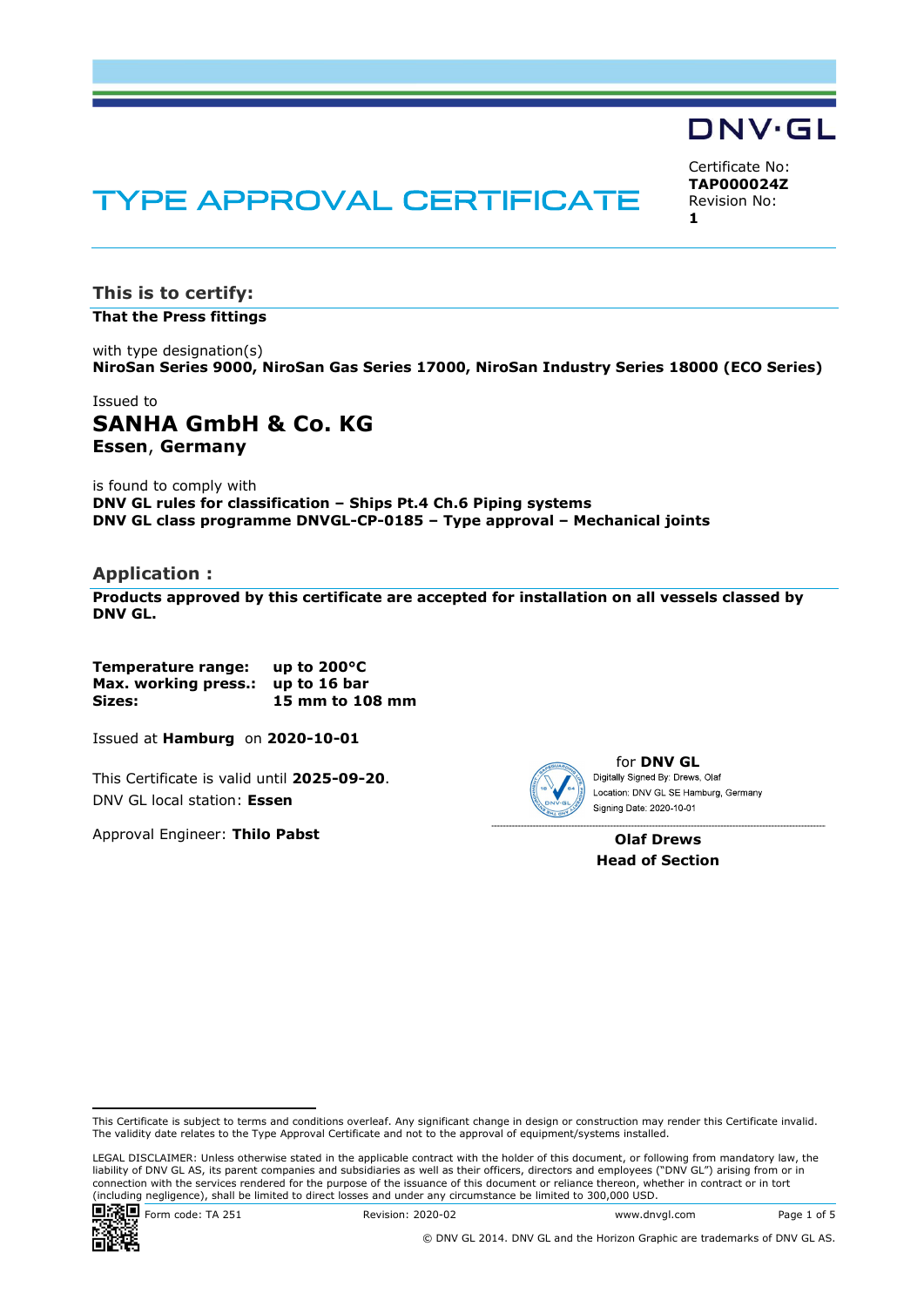## PRODUCT DESCRIPTION

Press fittings for different applications made from stainless steel AISI 316L (1.4404) or AISI 316 (1.4408) with nominal diameter of 15 mm up to 108 mm.

ECO means - in combination with pipes with reduced wall thicknesses of 0.6 to 1.5 mm.

Fittings are sealed with a synthetic rubber O-ring and to be assembled by pressing tool.

#### Scope

This type approval includes press fittings /-connections as specified in this certificate and in the product Catalogue FO009-013 22 17 pages 6 to 11.

Not included are compression couplings with standard threads according DIN, ISO, EN or ANSI/ASME.

#### Press Fitting - Technical Data

| <b>Type</b>                     | Dimension/<br><b>Diameter</b>                       | <b>Nominal</b><br>Pressure <sup>1</sup> | <b>Fitting Material</b>                                     | Gasket material /<br>(color) |
|---------------------------------|-----------------------------------------------------|-----------------------------------------|-------------------------------------------------------------|------------------------------|
| <b>Nirosan</b><br>Serie 9000    | $15 \text{ mm} - 54 \text{ mm}$<br>76.1 mm - 108 mm | $16$ bar <sup>1</sup><br>8 bar          | Stainless steel<br>AISI 316L / 1.4404,<br>AISI 316 / 1.4408 | (black)<br>EPDM /            |
| Nirosan Gas<br>Serie 17000      |                                                     |                                         |                                                             | (yellow)<br>$HNBR$ /         |
| Nirosan Industry<br>Serie 18000 |                                                     |                                         |                                                             | FKM<br>(red)                 |

Note1: For compressed air systems - limited to 10 bar (diameter 15 - 54 mm).

#### Pipes:

Type: NiroSan Systemrohr 9600 NiroSan-ECO / NiroTherm Systemrohr Serie 9100, compliant to EN 10312 Material: Stainless Steel AISI 316L (1.4404) / Stainless Steel AISI 304 (1.4301) Diameter [mm]: 15 x 0.6, 18 x 0.7, 22 x 0.7 28 x 0.8, 35 x 1.0, 42 x 1.1, 54 x 1.2, 76.1 x 1.5, 88.9 x 1.5, 108 x 1.5

#### Temperature range<sup>2</sup>

The temperature range for the press fittings are limited by the selected soft seal material.

| Gasket material (color): |                                                                                                                 |               |             |
|--------------------------|-----------------------------------------------------------------------------------------------------------------|---------------|-------------|
| EPDM (black)             | -30°C up to $+120$ °C                                                                                           |               |             |
| HNBR (yellow)            | $-20$ °C up to $+70$ °C                                                                                         |               |             |
| FKM (red)                | -20°C up to $+200$ °C                                                                                           |               |             |
| are to be observed.      | Note2: For service temperatures outside -10°C up to 100°C, pressure reduction factors specified by manufacturer |               |             |
| <b>Pressing tool:</b>    | SANHA ECO 3 / ECO 301<br>Other tools acc. to manufacturers specifications.                                      |               |             |
|                          |                                                                                                                 |               |             |
|                          |                                                                                                                 |               |             |
|                          |                                                                                                                 |               |             |
|                          |                                                                                                                 |               |             |
| Form code: TA 251        | Revision: 2020-02                                                                                               | www.dnvgl.com | Page 2 of 5 |

| <b>Pressing tool:</b> |
|-----------------------|
|-----------------------|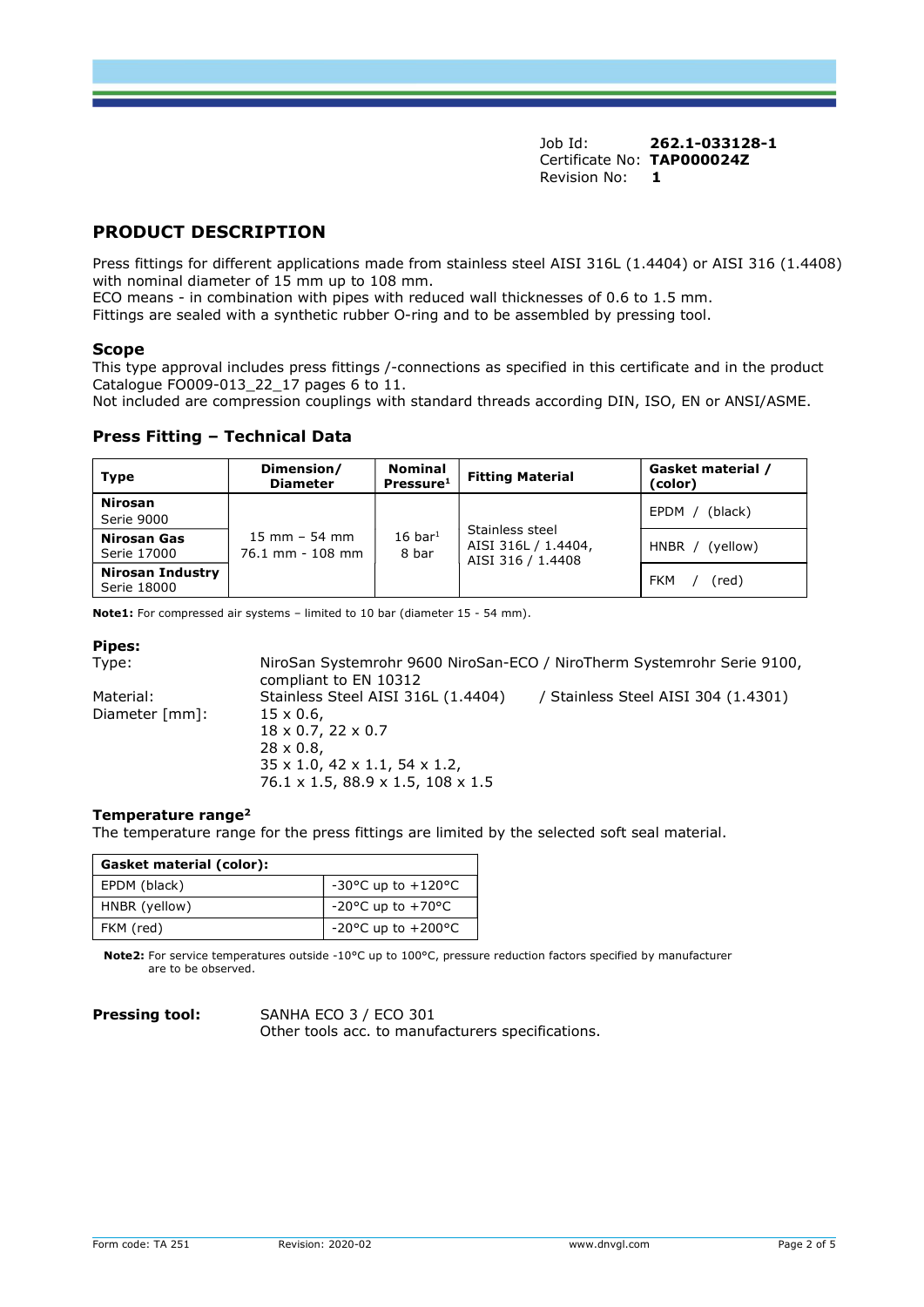## APPLICATION/ LIMITATIONS

The SANHA-Press system is type approved for non-main class applications in piping systems class III:

- Domestic warm water heating systems
- Cold water systems
- Potable water systems (only Pipe 9600 NiroSan-ECO)
- Compressed Service Air, non-essential
- Sanitary drains
- Non-essential systems

The selection of the fittings, pipes and O-rings for the corresponding application and the right mounting with the stipulated pressing tools has to be in accordance with the instructions of the manufacturer.

#### Limitation:

- Pipe 9100 NiroTherm is not type approved for using in potable water systems
- Components made of stainless steel are not sea water resistant and therefore not suitable for seawater applications like Marine atmospheric environment, flowing sea water and stagnant sea water.

Following exceptions: AISI 316L - suitable for Marine atmospheric environment, flowing seawater AISI 316 - identical to AISI 316L but not allowed after welding

#### Assembling and Installation

For assembling and installation, the instructions specified in the SANHA GmbH & Co. KG, Technical Product and Installation Information Catalogue in the actual valid version are to be observed.

## RESPONSIBILITIES

The company SANHA GmbH & Co. KG, Essen, Germany takes the responsibility that the design and the production of the products is in compliance with the Rules, Standards and/or Regulations listed on page 1 of this certificate.

#### Production place

SANHA GmbH & Co.KG Werk: Hauptstraße 76 01909 Großharthau - Schmiedefeld (Germany)

## TYPE APPROVAL DOCUMENTATION

Test Report K42/14; Vibration- & Pressure Pulsation-, Vacuum-, Pull-out- and Tightness test IMA Dresden, dated: 2015-04-21

IHA Fire Resistance Tests acc ISO 19921: 009-14 to 013/14, dated 2014-05-20/21

109-15, 110-15, dated 2015-06-08

Monitoring report no. 120000854-19: NiroSan 17000 MPA NRW, Dortmund, Germany, dated 2019-08-09

SANHA GmbH & Co.KG<br>
Werk: Hauptstraße 76<br>
01909 Großharthau - Schmiedefeld (Germany)<br> **TYPE APPROVAL DOCUMENTATION**<br>
Test Report K42/14; Vibration- & Pressure Pulsation-, Vacuum-, Pull-out- and Tightness test<br>
IMA Dresden, Burst Pressure Tests 15s9000, 89s9000, dated: 2015-04-28 Burst pressure Test VA: DN15 ECO DNV GL, DN42 ECO DNV GL and DN108 ECO DNV GL, dated 2020-03-04

ISO 9001:2015 Certificate, dated: 2018-05-27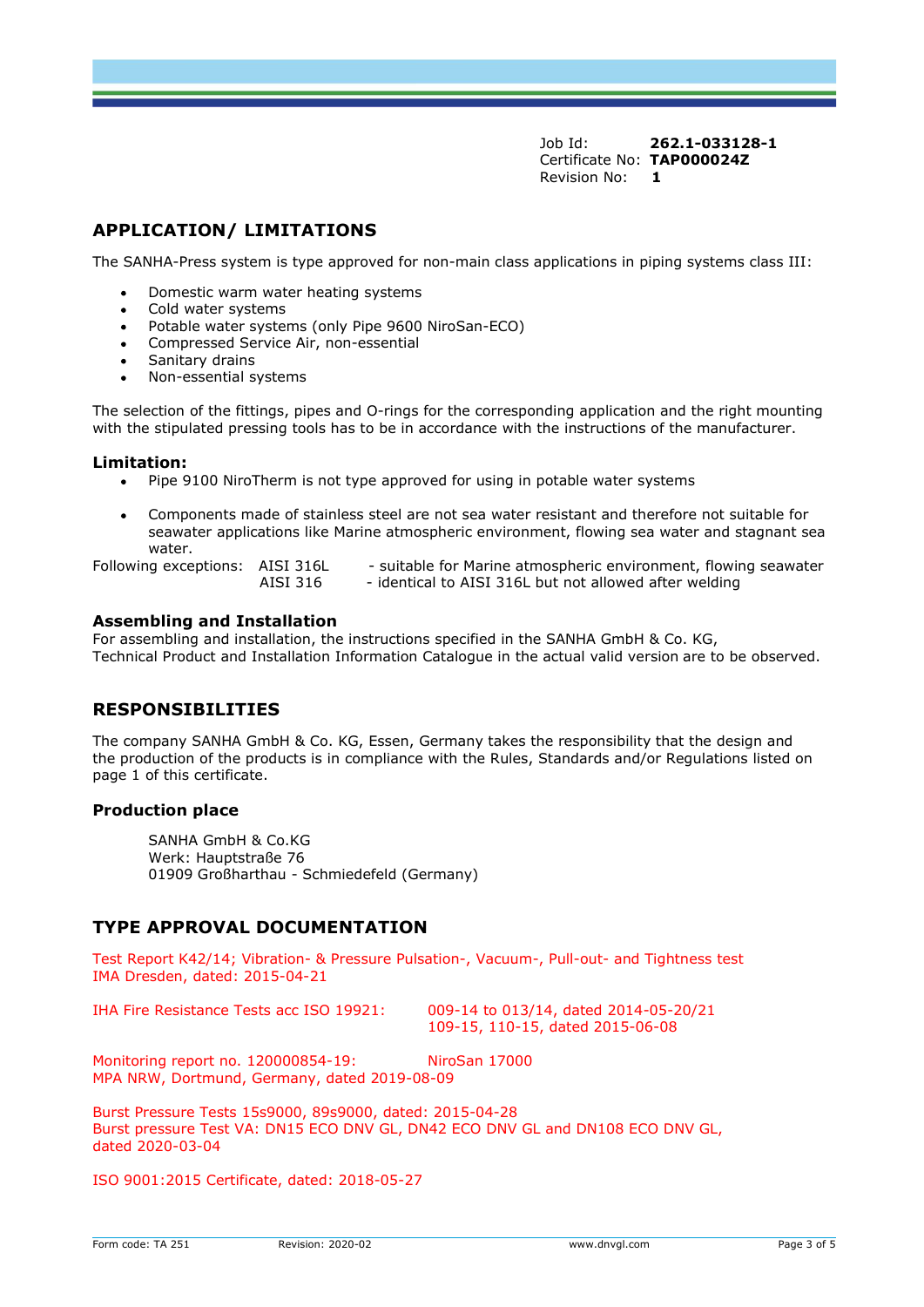SANHA GmbH Documentation:

- SANHA NiroSan system description (Series 9000)
- SANHA NiroSan Gas system description and (Series 17000)
- Confirmation: No changes in product
- Product catalogue NiroSan\_ FO009-013\_22\_17
- Technical Product and Installation Information Catalogue\_MH000/470\_29\_17

DNV GL Documentation:

- DNV GL Ref.-No.: 15-021193
- DNV GL TA-Certificate 14312-15 HH, dated 2016-02-15
- TA Assessment Report, dated 2020-03-02